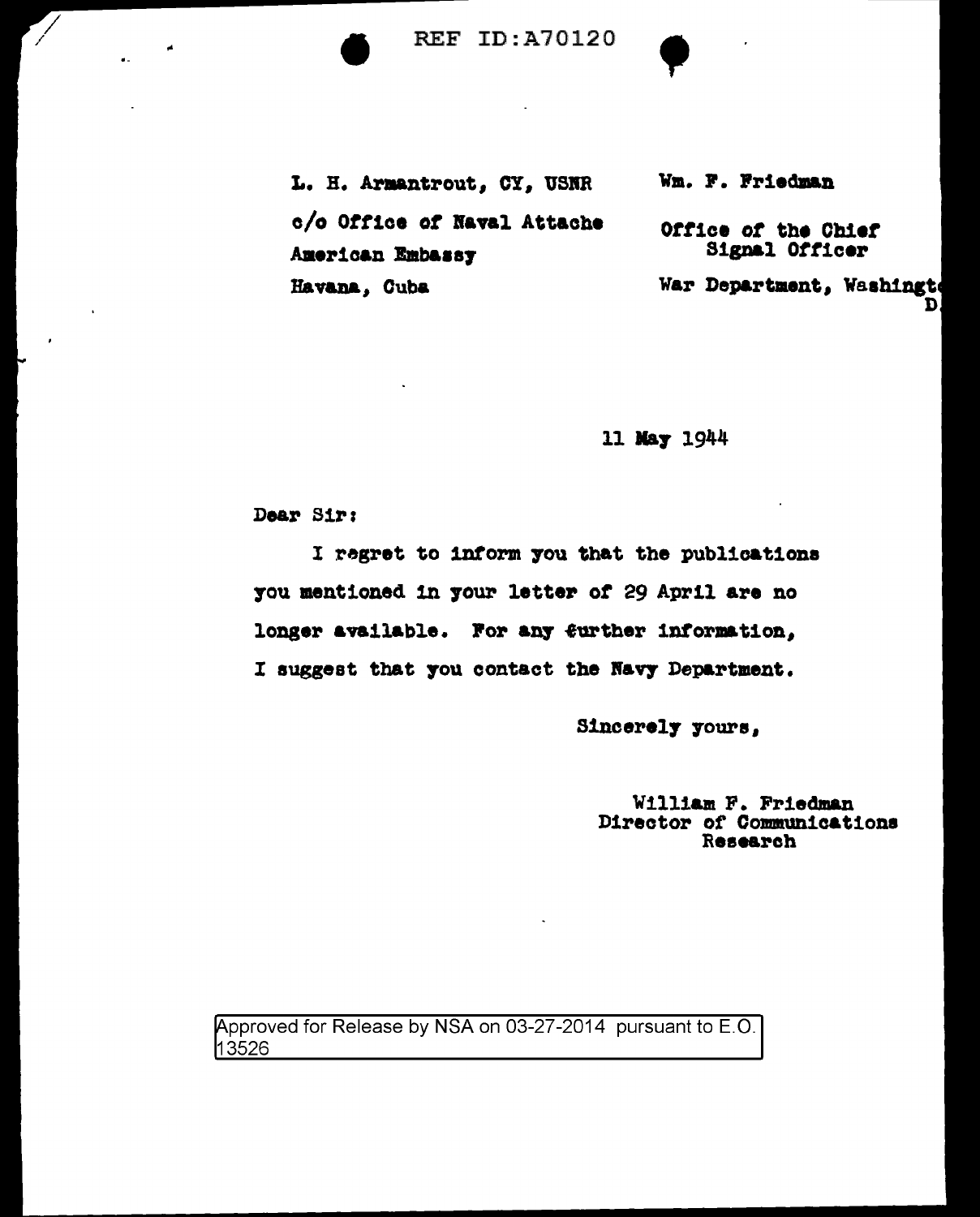

V-Mail service provides a most rapid means of communication. If addressed to a place where photographing service is not available the original letter will be dispatched by the most expeditious means.

## *INSTRUCTIONS*

- (1) Write the entire message plainly on the other side within marginal lines.
- [2] Print the name and address in the two spaces provided. Addresses of members of the Armed Forces should show full name, complete military or naval address, including grade or rank, serial number, unit to which assigned or attached and army post office in care of the appropriate postmaster or appropriate fleet post office.
- $-\sqrt{2}$  (3) Fold, seal, and deposit in any post office letter drop or street letter box.
	- (4) Enclosures must not be placed in this envelope.
	- (5) V-Mail letters may be sent free of postage by members of the Armed Forces. When sent by others postage must be prepaid at domestic rates (3G ordinary mail, 6c if domestic air mail service is desired when mailed in the U.S. $\mathbb{R}$

**AND BOTTOM** 

A-Pestas-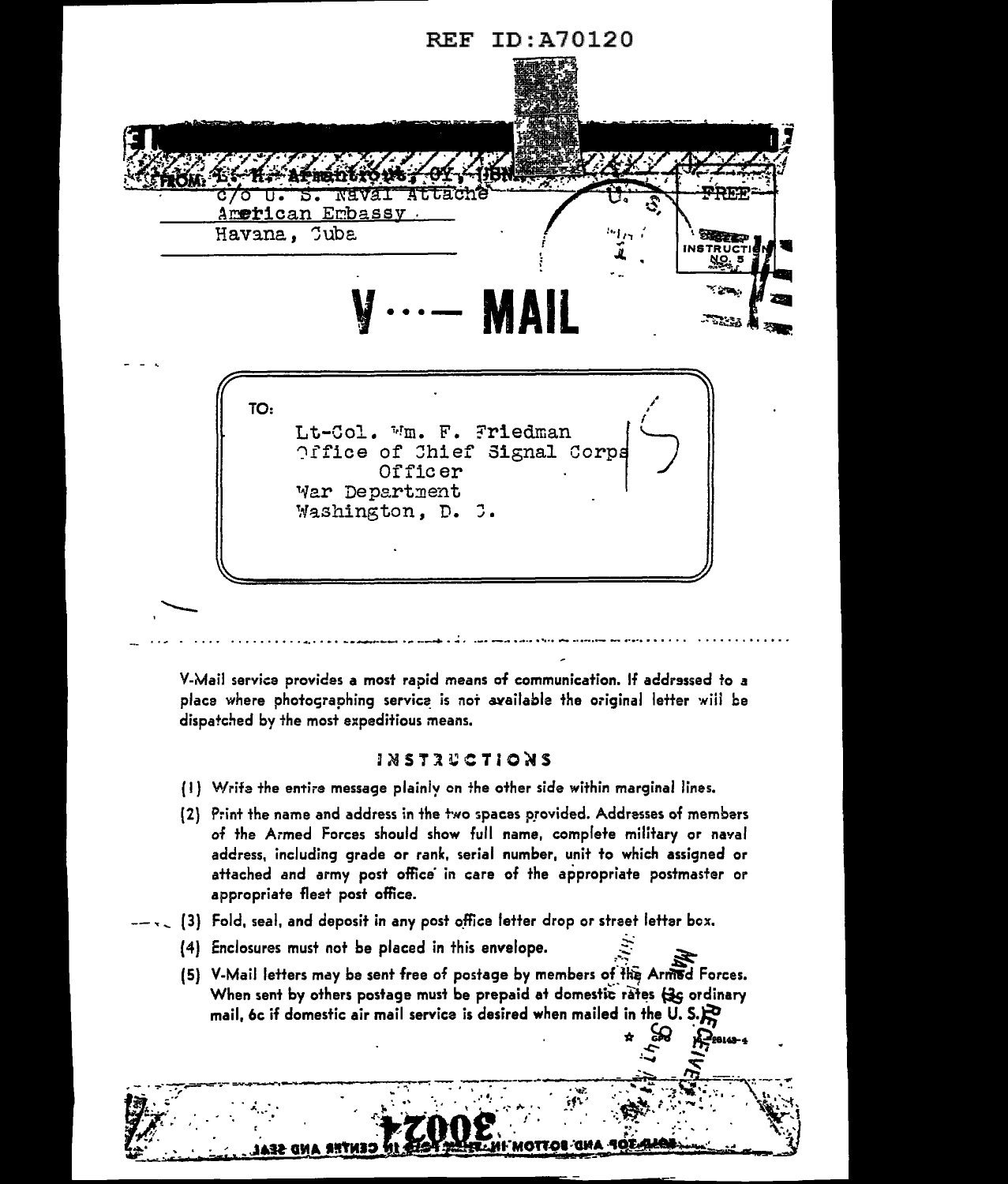Print the complete address implifing to imply the poly poly, and your roturn polyness in the space provided<br>on the right. Use typewriter, with the state policies, rank or small writing is suitable for photographing. suitable for photographing. FROM <sup>"C:</sup> Lt-Col Wm. F. Friedm**an** <sup>1</sup> L. H. Armantrout, CY, USNR<sup>/</sup><br>-- Office-of-Chiof-Signal-Corps---e/e-Office-of-Naval-Attache-<br>Officer : American Embassy American Embassy<br>Havana, Cuba  $~\forall$ ar Department Washington, D. C. ----------~--~--------------------- ' [., \_\_\_\_\_\_\_\_\_\_\_\_\_\_\_\_\_\_\_\_\_\_\_\_\_\_ \_\_\_ (CENSOR'S STAMP) SEE INSTRUCTION NO. 2 (Sender's complete address above) 29 April 1944 Sir: A letter to the Riverbanks Laboratories, Geneva, Illinois, brings the recommendation that I write you regarding the Riverbank publications on cryptogr'aphy. I would appreciate, sir, any information you can give me regarding the possibility of securing some of these, which are on the Navy's recommended reading list. Also, if you can recommend any books, Army publications or otherwise, on this same subject, I should be grateful for youradvice. spectfully, Respectfully, ' \  $\big)$ t i ) HAVE YOU FILLED IN COMPIETS **IJAVE YOU FILLED IN COMPLETE** ADDRESS AT TOP? **ADDRESS AT TOP?** 2 C. S. GOVERNMENT PRINTING OFFICE # 1843 16-98148-5